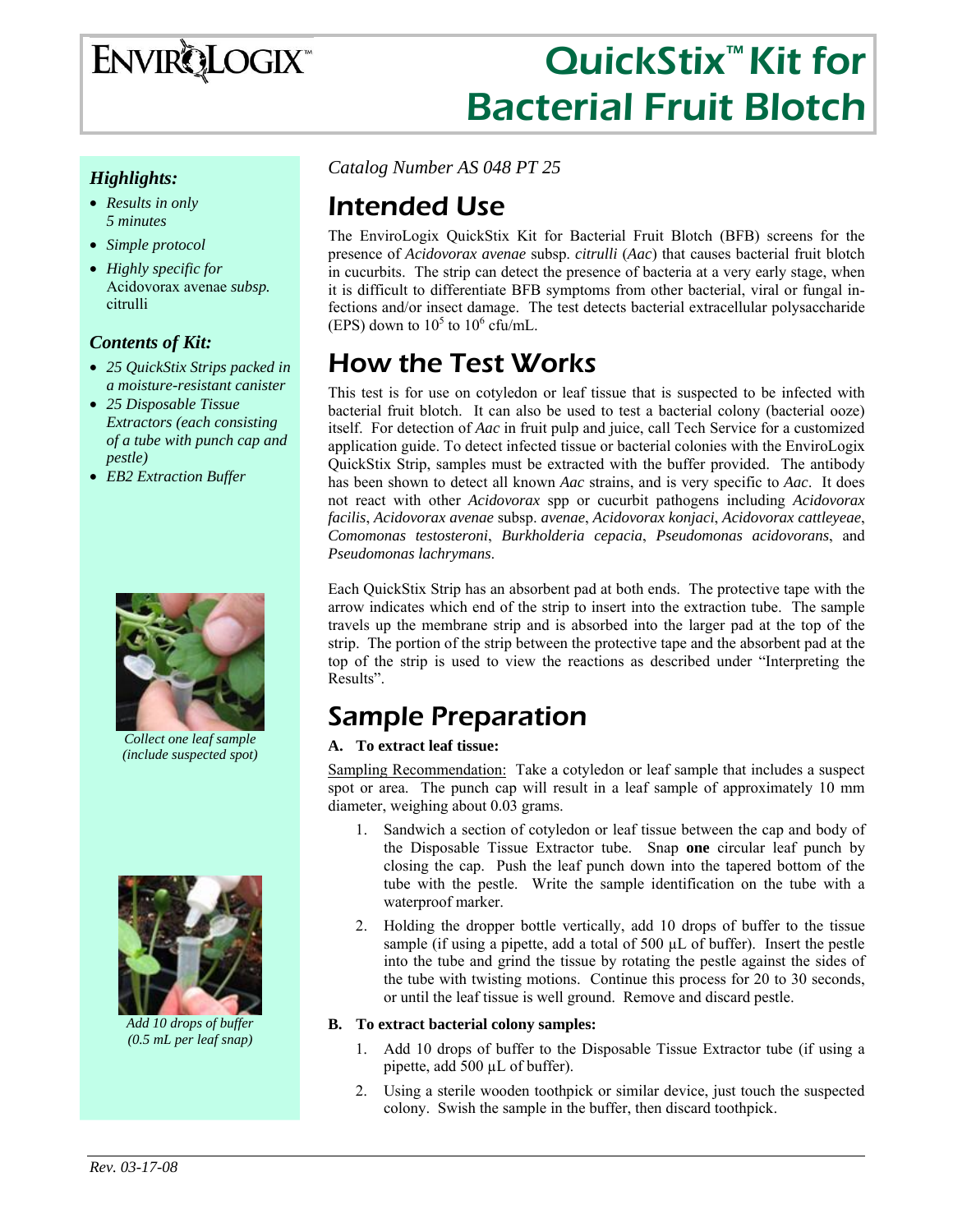

*Grind the tissue with pestle* 



*Add a test strip, wait 5 minutes* 





### How to Run the QuickStix Strip Test

- 1. Allow refrigerated canisters to come to room temperature before opening. Remove the QuickStix Strips to be used. Avoid bending the strips. Reseal the canister immediately.
- 2. Place the strip into the extraction tube. The sample will travel up the strip. Use a rack to support multiple tubes if needed.
- 3. Allow the strip to develop for a full 5 minutes before making final assay interpretations. Positive sample results may appear much more quickly.
- 4. To retain the strip, cut off and discard the bottom section of the strip covered by the arrow tape.

### Interpreting the Results

Development of the Control Line within 5 minutes indicates that the strip has functioned properly. Any strip that does not develop a Control Line should be discarded and the sample re-tested using another strip.

If the sample extract contains Bacterial Fruit Blotch infection, a second line (Test Line) will develop on the membrane strip between the Control Line and the protective arrow tape. The results should be interpreted as positive for *Acidovorax avenae* subsp. *citrulli*.

If no Test Line is observed after 5 minutes, the results should be interpreted as negative.

## are Lot 51755<br>BFB Lot 51755<br>aca I of 41744  $387$  $55$  $0000$  $2000$ POSITIVE VEGATIN NVALID

### Kit Storage

This QuickStix Kit can be stored at room temperature, or refrigerated for a longer shelf life. Note the shelf life on the kit box for each storage temperature. The kit may be used in field applications; however, prolonged exposure to high temperatures may adversely affect the test results. Do not open the desiccated canister until ready to use the test strips.

### Precautions and Notes

- This kit is designed for screening the presence or absence of Bacterial Fruit Blotch and is not meant to be quantitative.
- As with all tests, it is recommended that results be confirmed by an alternate method.
- The assay has been optimized to be used with the protocol provided in the kit. Deviation from this protocol may invalidate the results of the test.
- The test is recommended to be used on single leaf sample only. Compositing or pooling of samples is not recommended and may result in false negative.
- A negative result does not preclude the presence of bacterial fruit blotch infection in other areas or at other times.
- A strong positive result may safely be interpreted in as little as 2 minutes after sample addition. It is not safe, however, to conclude that a sample is negative before a full 5 minutes has elapsed. A weakly positive sample may require the full 5 minutes for a distinct Test Line to appear.
- Protect all components from hot or cold extremes of temperature when not in use. Do not leave in direct sunlight or in vehicle. A small portable cooler is recommended for field testing applications to protect the kit from extreme temperatures.